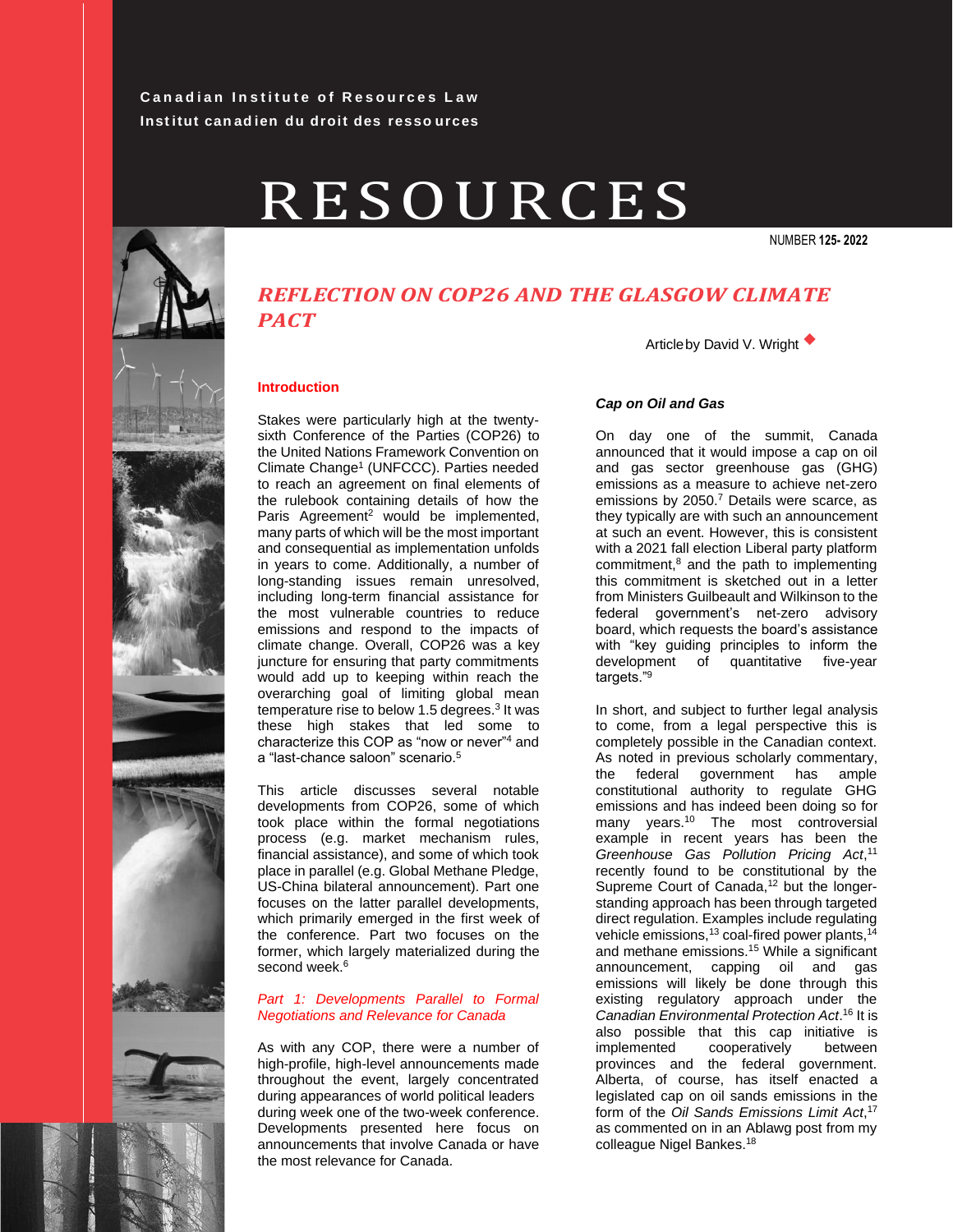

In terms of specific quantitative caps, details remain to be seen and the announcement certainly triggers many questions. A few key issues to wrestle include: coverage (what specifically does "oil and gas sector" mean?), sources (which facilities and actors are subject to this regulation?), time horizons (what does "today" mean?), what might we see every five years toward net-zero?), and contribution to national reductions (where and how does this fit in Canada's existing GHG emission reductions plan?). These questions and more are in play in the subsequently announced House of Commons Standing Committee on Natural Resources study on the proposal to cap greenhouse gas emissions from the oil and gas sector.<sup>19</sup>

As an aside, one way to view this announcement is as an illustration of the value of Canada's recently created climate accountability regime.<sup>20</sup> The new *Canadian Net-Zero Emissions Accountability Act<sup>21</sup>* requires that the federal government release a detailed, comprehensive emissions reduction plan for 2030 within six months of that statute coming into force, and then ongoing plans and reports on progress until 2050. That plan is expected to be released by the end of March 2021. This new regulatory initiative to cap oil and gas will have to be included in that plan, complete with details regarding its role in achieving emission reductions. Having this comprehensive bird's eye view of Canada's emissions reduction approaches will be a benefit for everyone regardless of specific interests and positions.<sup>22</sup>

### *Ending Fossil Fuel Subsidies*

On November 04, Canada and a group of 21 other countries, including the United States and United Kingdom, announced a commitment to "end" public support for the fossil fuel sector by the end of 2022.<sup>23</sup> This "Statement on International Public Support for the Clean Energy Transition"<sup>24</sup> builds on previous commitments, including by the G7,<sup>25</sup> and is bundled with a commitment to prioritize "support fully towards the clean energy transition." Similar to the oil and gas sector cap announcement, details were scarce. Rather, the government has indicated that it "will develop policy direction that will define the scope of this policy".<sup>26</sup> There are, however, important qualifiers apparent at the moment. Specifically, the commitment is to "end *new* direct public support for the international unabated fossil fuel sector by the end of 2022" [emphasis added], and there is a potentially significant exception: "in limited and clearly defined circumstances that are consistent with the 1.5 degree Celsius and the goals of the Paris Agreement".<sup>27</sup>

What all of this means at the practical level in the Canadian context remains to be seen. Reducing subsidies for fossil fuels has been discussed for many years but has been challenging to implement for a number of reasons. One significant issue is the challenge of defining and identifying what actually constitutes a subsidy (e.g., does this include industry-friendly royalty rules?). A 2019 report from Canada's federal



**RESOURCES** 2

Commissioner of the Environment and Sustainable Development presents an accessible view of the matter.<sup>28</sup> Such a high-profile, broad-based coalition announcement at COP26 suggests that things could be different this time, but only time will tell, and the qualifiers noted above mean this will likely not result in a stark change in the short term. It should be noted, however, that a smaller group of national and sub-national governments, including Quebec, went a step further by creating the "Beyond Oil and Gas Alliance"<sup>29</sup>, which commits to a "managed phase-out of oil and gas production" including through ending new licensing rounds for oil and gas exploration and production.<sup>30</sup>

#### *Methane*

Canada was also part of a group of nations that officially launched the "Global Methane Pledge"<sup>31</sup> at COP26. This Pledge was actually announced in September 2021 and Canada confirmed its support the following month $32$ , but the Pledge was showcased at the climate summit $33$  in an effort to build momentum behind the Pledge and for the summit more broadly. The number of countries that signed on increased throughout COP26, growing to more than 100 by the end. The Pledge calls for countries to cut methane emissions by at least 30% of 2020 levels by 2030.

Canada has been acting on this issue for some time. For example, in 2016 Canada committed to reducing methane emissions from the oil and gas sector by 40- 45% below 2012 levels by 2025 and has put in place regulations to do so. Canada has also committed to reducing methane emissions from oil and gas by at least 75% below 2021 levels by 2030.<sup>34</sup> As such, signing onto this international Pledge does not represent much significant new action on Canada's part, though implementing these commitments will likely require a next phase of the methane regulations with increased stringency. Notably, the US was also a high-profile part of this pledge at COP, and this builds on the Biden Administration's climate change initiatives $35$  that essentially picked up from where the Obama Administration left off on methane.

One specific issue to watch in the implementation of these commitments in North America is the use of the "social cost of methane" in the cost-benefit analysis of those draft regulations.<sup>36</sup> Canada is currently using a high value for the social cost of carbon in its regulatory rule-making process,<sup>37</sup> and this will almost certainly be the case in the methane context. Depending on timing, Canada may use figures based on the reboot underway in the US, which will produce a fresh set of updated numbers in 2022.<sup>38</sup>

#### *Phasing out Coal-powered Electricity Generation*

During COP26, more than 40 countries announced a commitment to phase out the use of coal for electricity generation. This group, named the "Powering Past Coal Alliance<sup>39</sup>", included both developed and developing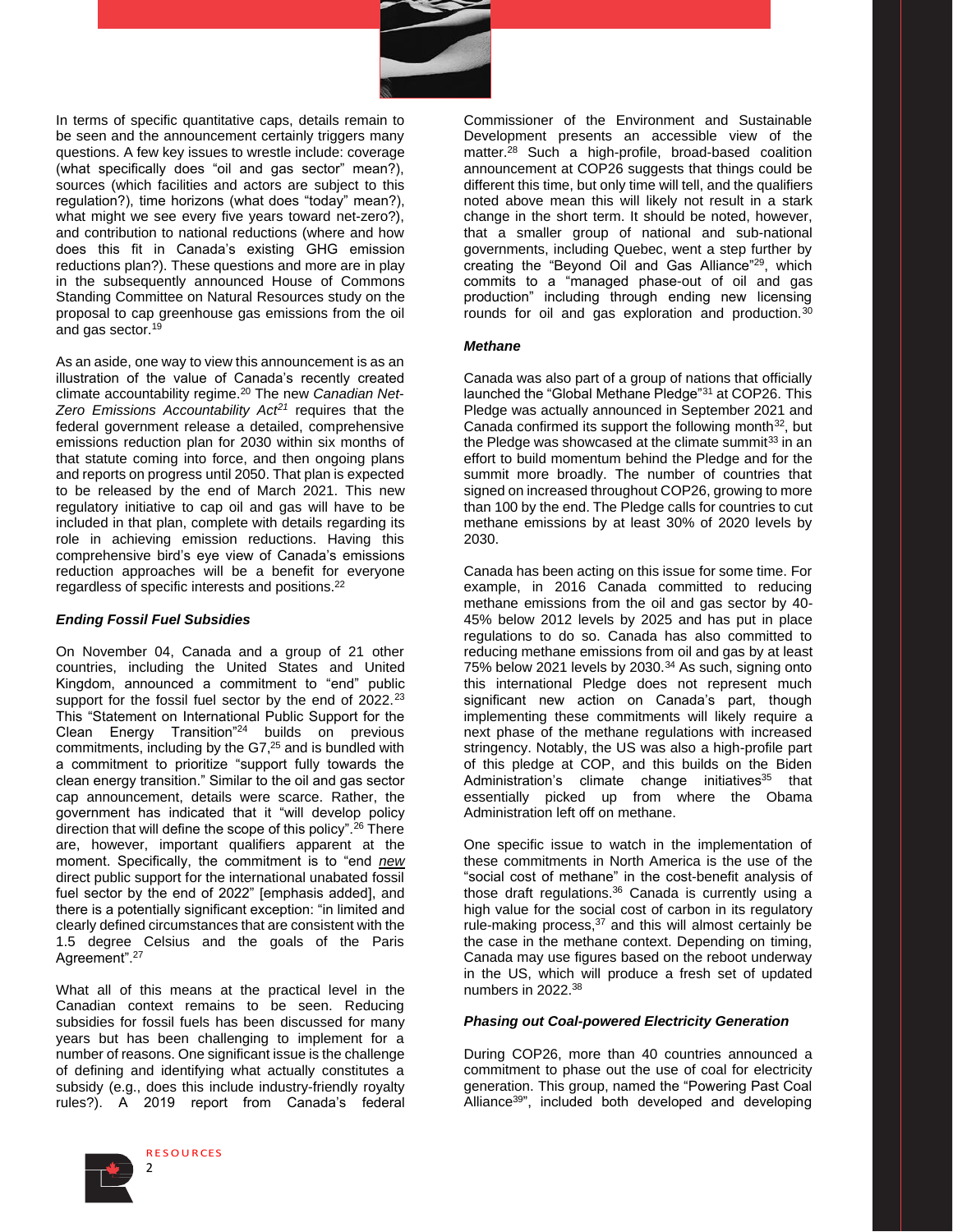

countries, with the former committing to a faster phase out than the latter. Canada was part of this group<sup>40</sup>, largely just reiterating a transition already underway under the existing coal-fired power plant regulations noted above. While this was not a big, new step for Canada, it was a significant development at COP26 given that the group included a number of countries heavily reliant on coal, such as Poland, South Korea, Indonesia, and Vietnam. This group did not, however, include several key coal-burning jurisdictions, including China, India, and Australia. As noted in part two of this article, this coal phase-out commitment in week one provided momentum for inclusion of a similar provision in what would become the Glasgow Climate Pact<sup>41</sup> at the end of week two; however, the attempt to explicitly refer to coal "phase-out" in the final text was changed in the final hours to a weaker articulation as a "phase down."

#### *Reincarnated US-China Bilateral Pact*

In an unexpected development in week two of the COP, the US and China announced a bilateral declaration called the "US-China Joint Glasgow Declaration on Enhancing Climate Action in the 2020s".<sup>42</sup> It focuses on cooperative action on clean energy, methane, deforestation, and several other areas. This is a reincarnation of the Obama Administration-led 2014 US-China bilateral pact that played a critical role in the lead up to COP21 in Paris and the relative success that became the Paris Agreement.<sup>43</sup> The Trump Administration pulled out of that agreement,<sup>44</sup> and also withdrew from the Paris Agreement.<sup>45</sup> While many details are yet to come, and its scope is more limited than its predecessor, this restored bilateral arrangement is a significant development that reinstalls a foundational piece of common ground between the world's two largest emitters. One detail in the Declaration that has been overlooked in the fervour around the abovementioned shift from phase-out to phase-down language in the final COP26 outcome is that a seed for that specific text change was actually sown in this bilateral pact. It states, "China will phase down coal consumption during the 15th Five Year Plan and make best efforts to accelerate this work".<sup>46</sup>

Ambiguity notwithstanding, this bilateral Declaration provided important political momentum for the COP26 negotiations. It was a boost because it demonstrated clearly to other nations that the US and China are firmly operating inside the Paris Agreement paradigm and that these major emitters approach climate change as an issue that transcends their many other political differences. While Canada is obviously not part of this bilateral agreement, the development does provide assurance that Canada's largest trading partner is also taking a relatively ambitious approach to climate change and is going to use its international influence to move other key trading partners in a similar direction. This is starkly different from the Trump Administration years. Of course, political winds shift, but for now this is a relatively helpful tailwind for Canada's current approach.

# *Part 2: Developments in UNFCCC & Paris Agreement Implementation*

This part briefly discusses notable developments (or lack of) within the formal negotiations process with respect to the implementation of the Paris Agreement and United Nations Framework Convention on Climate Change (UNFCC). A key objective for this particular conference was to finalize the rulebook for implementation of the Paris Agreement.<sup>47</sup> This did indeed happen, and most would agree that this constitutes a success even if there is discontent with some of the final features. It is a particularly significant step forward as there was a risk that Parties would not reach an agreement on the rulebook entirely, resulting in further delay in implementation (on top of losing a year due to a pandemic-induced postponement last year) and loss of confidence in the basic structure and approach of the Paris Agreement. The following discusses several of the notable developments on the rulebook front, as well as several other (but not all) matters.

#### *Mitigation Ambition*

Earlier in 2021, well before COP26 but formally within the ongoing Paris Agreement process to raise ambition in parties' respective "Nationally Determined Contributions" to reducing greenhouse gas (GHG) emissions, Canada announced an updated emission reduction target of 40- 45% below 2005 levels by 2030.<sup>48</sup> There was worry in the lead-up to COP26 that too few parties had taken a similar step. That amplified long-standing concerns around the persistent "emissions gap" between commitments under the Paris Agreement, most specifically to keep warming to 1.5 degrees, and actual measures that parties would take at the domestic level to implement Paris commitments.<sup>49</sup> Many were watching to see whether fresh rounds of higher ambition pledges before and during COP26 would add up to emission reductions in line with the 1.5-degree goal.

In the end, that did not happen. However, during COP26 a number of parties did indeed announce more ambitious reductions commitments, and the Glasgow Climate Pact does reiterate the overarching goal of "holding the increase in the global average temperature to well below 2 °C above pre-industrial levels and pursuing efforts to limit the temperature increase to 1.5 °C above preindustrial levels".<sup>50</sup> The Pact also recognizes the need for "rapid, deep and sustained reductions in global greenhouse gas emissions, including reducing global carbon dioxide emissions by 45 per cent by 2030 relative to the 2010 level and to net zero around mid-century".<sup>51</sup> Viewed at a high level, this was unofficially the 'Net-Zero COP', where much of the focus was on Parties making long-term commitments to net-zero emissions several decades from now. On that front, most developed countries have now committed to net-zero emissions by 2050, and other countries, including high-emitting states such as China, Brazil, Russia, and India, have also set a net-zero target, even though time horizons are further

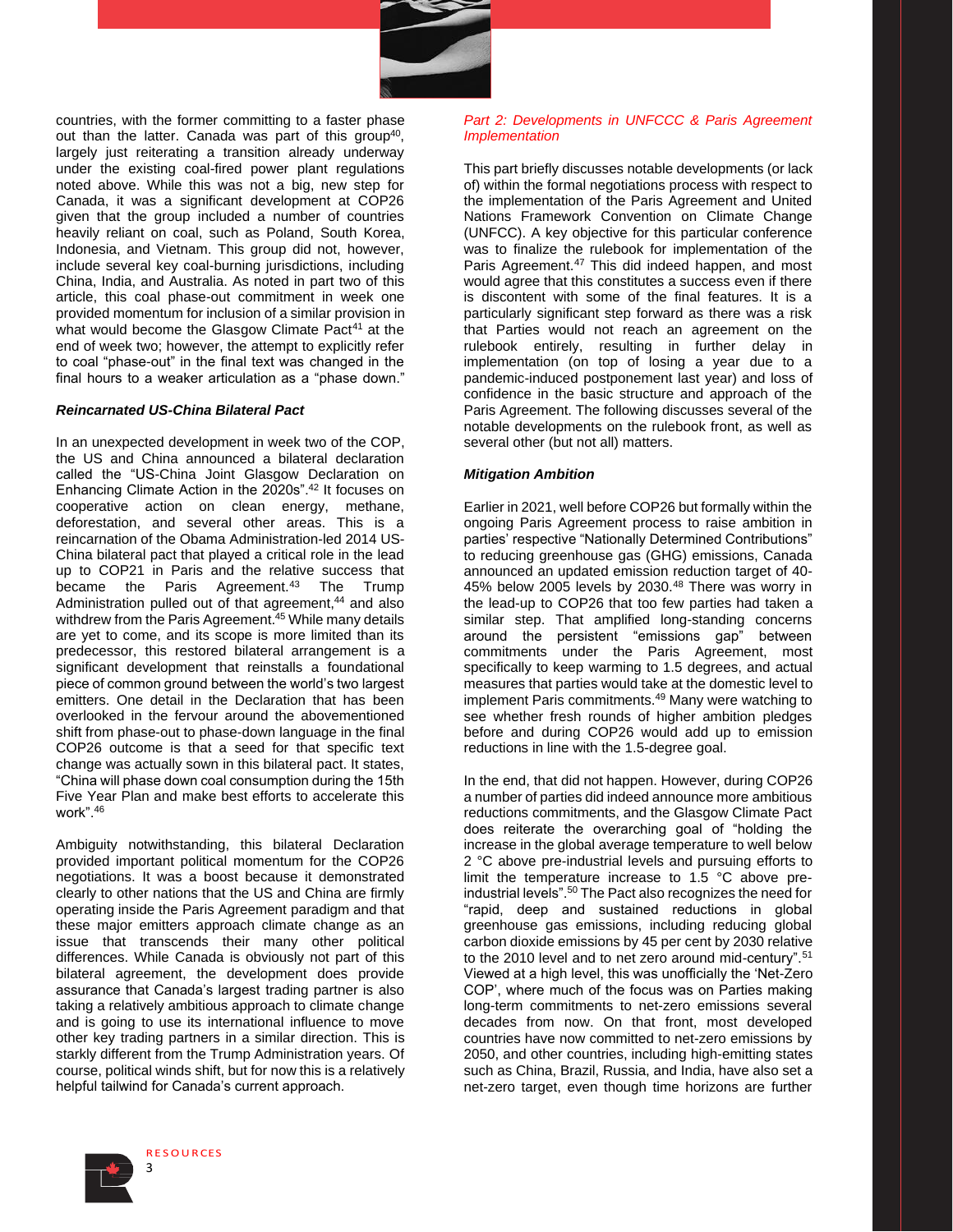

out. For example, India committed to net-zero by 2070,<sup>52</sup> China by 2060, $53$  and Russia also by 2060. $54$ 

To be clear, these announcements will not close the gap between Party commitments and the 1.5-degree objective, let alone the gap between party commitments and party action, sometimes referred to as the "credibility gap".<sup>55</sup> As noted in a COP26 side event presentation by authors of the 2021 Emissions Gap Report,<sup>56</sup> if all Parties follow through on their most recent commitments, the world would still be on track for approximately 1.8 degrees warming.<sup>57</sup> However, commitments announced at COP26 were steps in the right direction and the process remains open to parties increasing their ambition. On that specific point, the Glasgow Climate Pact "requests" that Parties "revisit and strengthen the 2030 targets in their nationally determined contributions as necessary to align with the Paris Agreement temperature goal by the end of 2022".<sup>58</sup> This is primarily directed to Parties who did not submit such updated commitments at COP26 or in the lead-up to COP, and it is a significant acceleration beyond the five-year cycles agreed to in the Paris Agreement, which now seems too slow and too out of line with staying on a 1.5 degrees pathway.

From a broader Paris Agreement implementation perspective, these are significant developments as Parties to the Paris Agreement essentially doubled down on the regime's international peer pressure, trust-based approach to compliance.<sup>59</sup> In practical terms, that approach means the more contact between parties the better, and commitments and interactions at COP26 suggest that parties are on-board with frequent contact and stock-taking with their peers. Put conversely, there is and will always be a risk that Parties stall or reduce their ambition in isolation, risking a breakdown of the Paris Agreement architecture.

# *Finance*

The perennially contentious issue of financial assistance to developing countries for mitigation and adaptation activities was very much alive at COP26. In a context where developed countries had fallen short on implementing finance commitments for many years, the latest episode has seen developed countries miss the annual \$100 billion by 2020 that was pledged in Paris. As such, trust was low going into COP26. Concern with this inadequacy is explicitly included in the Pact's final text $60$ and in the long-term climate finance decision document.<sup>61</sup> More notably, the final text "urges" developed countries to at least double the funding to developing countries for adaptation.<sup>62</sup> Parties did not, however, reach an agreement on financing beyond 2025. As such, expect this aspect of the negotiations to be front and center in COP27 next year in Egypt.

# *Loss and Damage*

Another long-standing contentious issue is how states most affected by climate change impacts will receive



support from other states, particularly those countries with high historical and current emissions levels. As explained by Lind Siegele, this dimension has been developing for decades, particularly through the persistence of small island developing states.<sup>63</sup> In short, parties to the UNFCCC process have never reached an agreement on the thorny issues of responsibility for historical emissions and the flip side of that issue, liability for associated damages caused by those emissions. As previously quipped by Professor Saleemul Huq, "loss and damage"' has become a euphemism that is used to avoid the contentious matters of "liability and compensation."<sup>64</sup>

In the COP26 context, the most significant development was that there was no big development. Parties achieved limited progress on this issue at COP26. Though parties did take one more small step in further formalizing and flowing technical assistance under what is called the "Santiago Network on Loss and Damage",<sup>65</sup> this is distinct and different from the "Glasgow Loss and Damage Facility" that many parties were calling for. The latter is envisioned as a new funding mechanism for loss and damage, but after COP26 it remains non-existent. Instead, the Pact only "[d]ecides to establish the Glasgow Dialogue".<sup>66</sup> So the only commitment at the moment is to more dialogue. In short, though vocal throughout the COP26, states most vulnerable to climate change impacts will be forced to pursue the issue in future negotiations, notwithstanding this being a multi-decade campaign in a context where impacts are intensifying.

# *Article 6*

Reaching agreement on the rules for implementing Article 6 of the Paris Agreement was one of the highest stakes issues at COP26. Article 6, which has the somewhat uninformative title of "Voluntary Cooperation", contains provisions that provide for states to use market mechanisms such as emissions trading and offsets to achieve emission reduction commitments. The logic here, notwithstanding caveats and nuances, is that these market mechanisms will assist Parties in reaching emissions reduction commitments in a cost-effective manner. However, Article 6 provisions contain "constructive ambiguity" that left parties much more work to do, and left much potential for double-counting of emissions.<sup>67</sup> Specifically, parties needed to wrestle longstanding technical issues such as those pertaining to baselines (i.e. starting point for calculating what constitutes an avoided emission in the future), GHG accounting (e.g. no double-counting of emission credits), environmental integrity (i.e. reductions on paper are actually reductions in the atmosphere and do not unduly harm other elements of the environment) and continuation of existing emission reduction credits. Additionally, parties were under increasing pressure to include explicit consideration of human rights and the rights of indigenous peoples in an effort to ensure that emission-reducing projects are not at the expense of populations already most vulnerable to climate change impacts.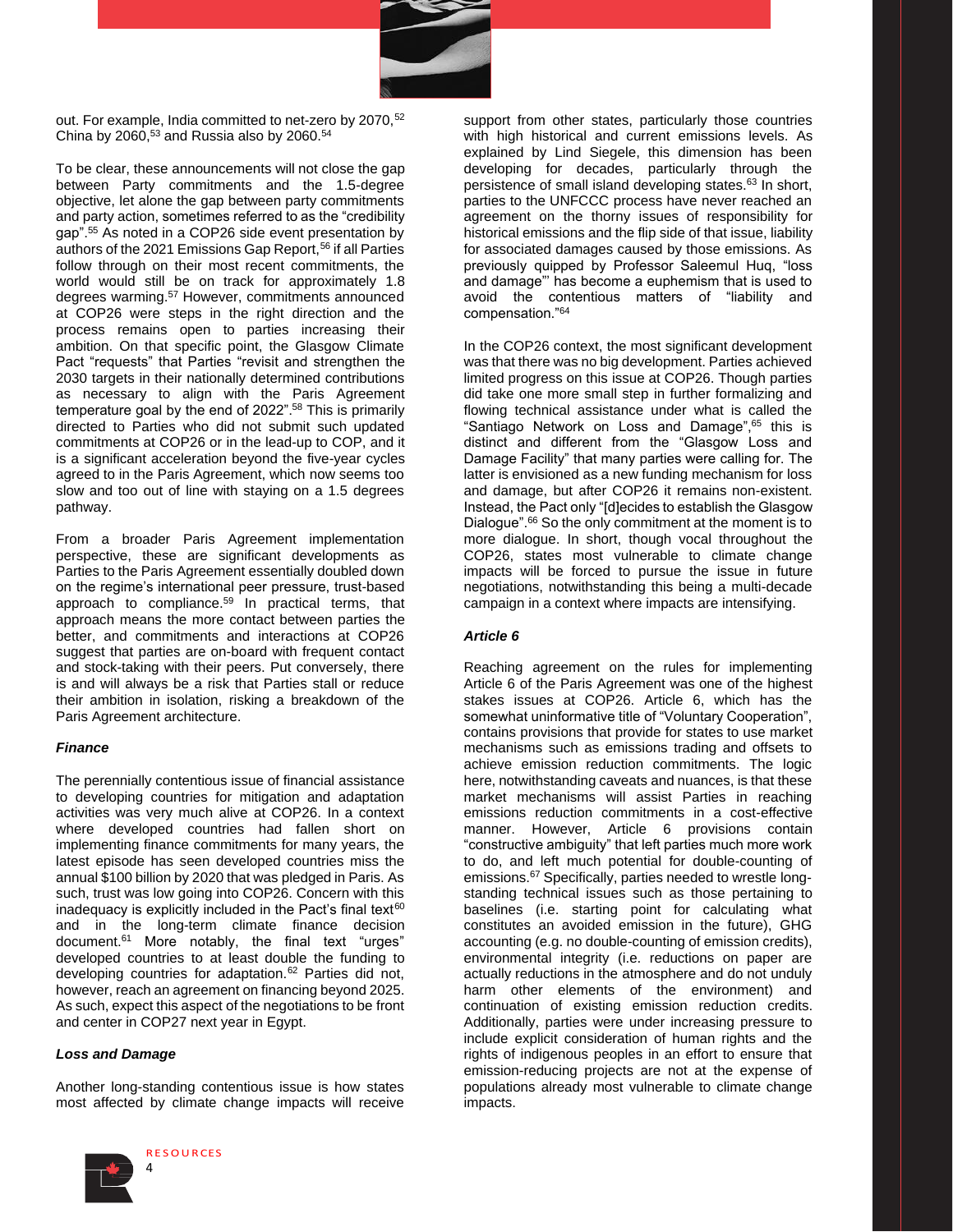

In the end, Parties did indeed manage to finalize these rules at COP26. These rules allow for transfers of emission reduction credits between governments, as well as between governments and non-state actors. Comprehensive coverage and analysis is beyond the scope of this article as complexities will take time to parse and understand; however, in short, the following are initial high-level takeaways. The focus here is on Articles 6.2 and 6.4, which are of the highest consequence.

- Rules of implementation are now in place for Article 6.2, which provides for Parties to use "internationally transferred mitigation outcomes" (ITMOs) toward achieving Nationally Determined Contributions (NDCs – i.e., GHG emission reduction commitments). This is essentially a way for Parties' emissions trading systems to link and to do so within the Paris Agreement system, complete with GHG accounting requirements. In addition to detailed rules on calculating and reporting ITMOs, notable features in the final text include safeguards against double-counting and net increases in emissions (primarily implemented through what are called "corresponding adjustments"), explicit requirements for Parties to ensure environmental integrity, and explicit requirements to consider and report on human rights, the rights of Indigenous peoples, gender equality, and intergenerational equity. The Article 6.2 guidance also strongly encourages Parties using ITMOs to "contribute resources for adaptation" with particular attention to Parties that are most vulnerable to climate impacts; however, there is no "share of proceeds" requirement for 6.2 as there now is for Article 6.4. Details are all set out exhaustively (and exhaustingly) in this Decision.<sup>68</sup>
- Rules of implementation are now in place for Article 6.4, which provides for a new centralized UN mechanism that facilitates the trading of emission reduction credits generated by specific projects. This is essentially the Paris Agreement's next iteration of the Clean Development Mechanism and Joint Implementation market mechanisms under the Kyoto Protocol. Many of the Article 6.2 safeguards and requirements summarized above are also present in the 6.4 rules agreed to at COP26 (though there are fewer requirements for emission reductions that will not be used toward achieving an NDC), all of which is overseen by a Supervisory Body with formal membership rules and rules of procedure. Unlike 6.2, any transactions under the mechanism in 6.4 requires that a "share of proceeds" of 5% go to vulnerable nations. Details are all set out exhaustively in this Decision.<sup>69</sup>

# *Phasing… "down" of Coal*

Throughout the final stages of COP26 there was tension regarding the text in the cover decision, particularly with



respect to whether and how to include explicit reference to fossil fuels, and attention to coal specifically. In the end, this aspect survived text-level negotiations, but it was significantly watered down through one small change. On the last day (actually the additional overtime day), in the very final hours of COP proceedings, India led a forceful and eventually successful push to change text referring to a "phase-out" of unabated coal power to a "phasedown".<sup>70</sup> While in the long term this may have minimal impact on emission reduction trajectories and the actual time horizons for complete phase-out of coal, particularly given that India, China, and other coaldependent nations have pledged net-zero commitments later this century, it was significant at this COP in two ways. First, on the process front, this was a *very* late text change to a provision that had been on the table for days prior and there was no longer any time or opportunity for consultation on the change. Allowing this type of significant, extremely late intervention disrupts the existing process and norms of COP proceedings and could set a destabilizing precedent from a negotiations process perspective into the future. What if many more Parties were to take similar action in future COPs?

Second, and further to the above point that the Paris Agreement is structured on international peer pressure and trust, this change is likely to have a demoralizing effect on Parties most vulnerable to climate change impacts, for whom the phasing *out* of coal represents a key part of avoiding the existential threats posed by climate change. Time will tell whether this text change has any material impact on achieving the goals of the Paris Agreement, but an intuitive interpretation of this change suggests it envisions a slower and incomplete path away from coal-fired electricity generation. Having said this, the Pact does still have explicit reference to coal, and, as noted above, it did ultimately include reference to the "phase-out of inefficient fossil fuel subsidies"<sup>71</sup> which represent the first-ever explicit reference to fossil fuels. As such, this will be viewed by many as a step forward, even if the weaker wording will be disappointing for many others.

#### **Concluding Reflections**

One need only look at the horrific extreme weather catastrophes that unfolded across Canada and the world in 2021 to appreciate the importance of urgent, multilateral, global action to respond to the collective action problem that is climate change. Such action is particularly important from a nation like Canada which is a major current and historical GHG emitter that enjoys wealth accumulated through decades of disproportionate exploitation of the planet's atmospheric carrying capacity. If Canada doesn't do its fair share, no country can be expected to.<sup>72</sup> And if too few countries act, then the collapse of the Coquihalla, incineration of Lytton, Calgary flooding, and Fort McMurray wildfires will be dwarfed around the world for decades to come. This is not alarmism. It is reality,<sup>73</sup> no matter how hard that is to fathom, especially in Alberta.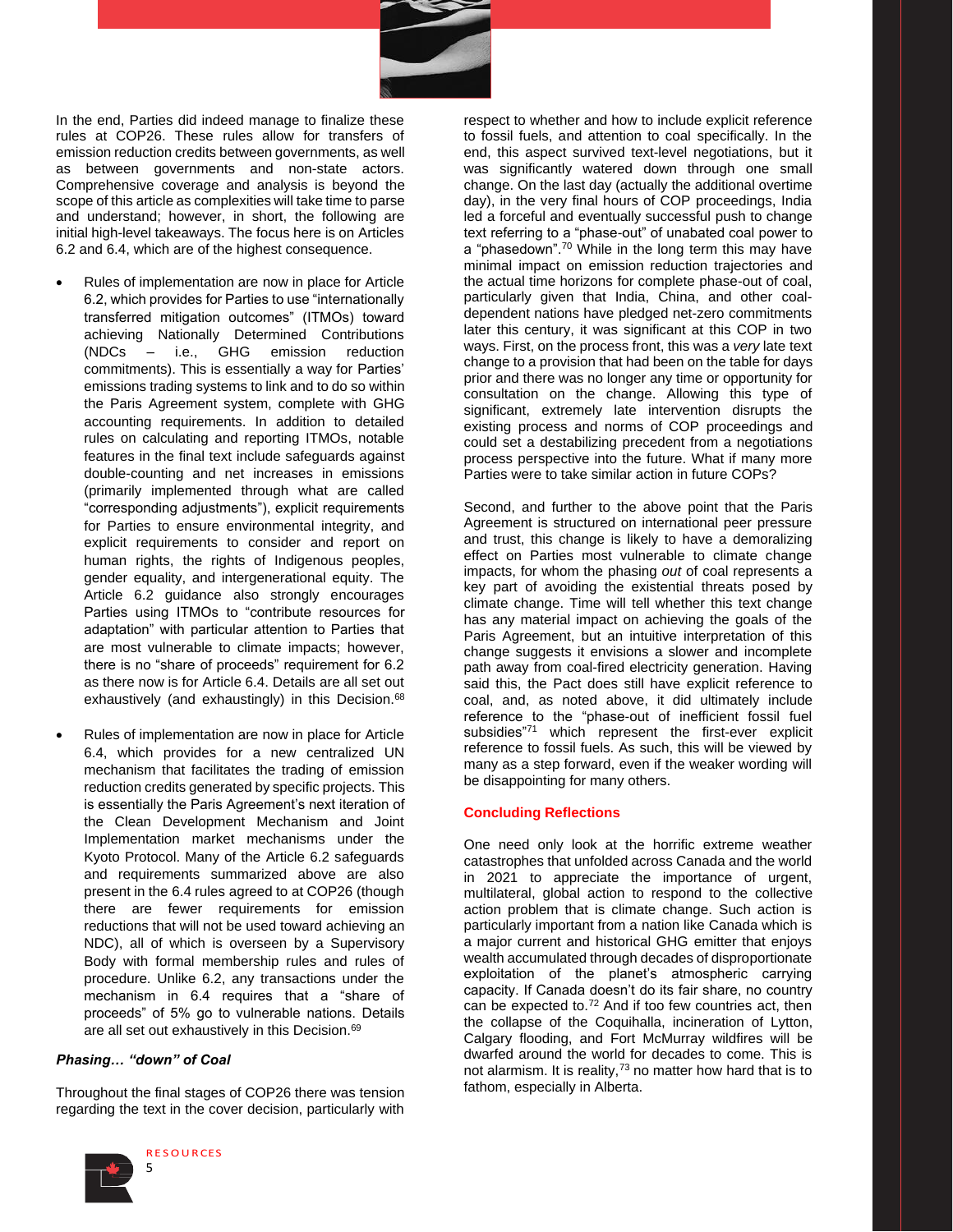

In this context, the stakes were high for Canada and the rest of the world going into COP26. Reflecting on outcomes from the conference, notwithstanding the reality that no Parties or observers were completely content with the final outcomes, COP26 represents a qualified success. The conference was never going to accomplish everything. Finalizing the rulebook, strengthening the system for increased ambition, concerted steps on emission reduction initiatives, open discussion about the phasing out of fossil fuels, and a flurry of net-zero commitments from major emitters are all steps in the right direction. While tenuous, most would agree that the outcomes of COP26 keep the goal of 1.5 degrees warming within reach, even if just barely. That is very significant. What's more, COP26 saw all parties meaningfully engage within the Paris Agreement paradigm, as opposed to stepping away in a fundamentally different or subversive direction. In this way, it would appear that COP26 had a net positive impact on trust in the system. That is no small matter in a regime that has trust and international peer pressure at its core.

Closer to home, Canada had a very high profile at COP26. While many of the announcements were instances of re-announcing existing commitments and measures, doing so in concert with other developed and developing countries provided momentum within the formal negotiations. As with everything in this realm, implementation is the critical next step, and Canada

<sup>2</sup>Paris Agreement, *Paris*, 12 December 2015 (entered into force 4 November 2016), online (pdf):

<treaties.un.org/doc/Publication/UNTS/No%20Volume/54113/Part/I-54113-0800000280458f37.pdf>.

<sup>3</sup>See Myles R. Allen et al, "*Special Report: Global Warming of 1.5°, Summary for Policy Makers" online: Intergovernmental Panel on Climate Change* www.ipcc.ch/sr15/chapter/spm/ *(detailed discussion on the 1.5 degree target and associated implications).* <sup>4</sup>Robin Mckie, "It's Now or Never: Scientists Warn the Time of Reckoning has Come for the Planet", *The Guardian* (20 August 2021), online: <www.theguardian.com>.

<sup>5</sup>Peter Walker, "COP26 'Literally the Last Chance Salon' to Save the Planet-Prince Charles", *The Guardian* (31 October 2021), online: <www.theguardian.com>.

<sup>6</sup> This article is based on two posts originally published on the UCalgary Faculty of law blog. See David V. Wright, "Preliminary Reflections on COP26 and the Glasgow Climate Pact, Part 1" (16 November 2021), online (blog): <ablawg.ca/2021/11/16/preliminaryreflections-on-cop26-and-the-glasgow-climate-pact-part-1/>; See also David V. Wright, "Preliminary Reflections on COP26 and the Glasgow Climate Pact, Part 2" (17 November 2021), online (blog):



**RESOURCES** 

certainly has set an ambitious law and policy agenda for the months, years and decades ahead. Following through on that agenda will be important for achieving emissions reductions, and it will also be critical for the purposes of setting an example within an international climate change regime that is built on multilateral peer pressure and trust between the Parties.

However, shortfalls on financial assistance, unresolved issues on loss and damage, persisting ambition and credibility aaps, devilish market mechanism gaps, devilish market mechanism implementation details, and ever delicate trust in the process, especially from major emitting developing countries and the most vulnerable Parties, mean that the work is far from over. The hard work is really just beginning, finally. Everywhere at the COP26 venue in Glasgow was signage with big block letters saying, "The Time Is Now." The time to act was actually decades ago. Now will have to do, but now will only do if all Parties to the Paris Agreement get moving quickly to make up for lost time and inaction. The Glasgow Climate Pact and COP26 outcomes are steps in the right direction, but the pace needs to quicken dramatically.

### *David V. Wright is Assistant Professor, Faculty of Law, University of Calgary*

<ablawg.ca/2021/11/17/preliminary-reflections-on-cop26-and-theglasgow-clima2te-pact-part-2/>.

<sup>7</sup>John Paul Tasker, "Canada will Put a Cap on Oil and Gas Sector Emissions, Trudeau tells COP26 Summit", *CBC News* (1 November 2021), online: <www.cbc.ca/news/politics/trudeau-cop26-cao-oiland-gas-1.6232639>.

<sup>8</sup>Liberal Party of Canada, "Cap and Cut Emissions from Oil and Gas", online: <liberal.ca/our-platform/cap-and-cut-emissions-fromoil-and-gas/>.

<sup>9</sup>Letter from Ministers Guilbeault and Wilkinson to the Net-Zero Advisory Body (1 November 2021), online:

<www.canada.ca/en/services/environment/weather/climatechange/cl imate-plan/net-zero-emissions-2050/advisory-body/2021 letter.html>.

10 Nathalie J. Chalifour, "Canadian Climate Federalism: Parliament's Ample Constitutional Authority to Legislate GHG Emissions through Regulations, a National Cap and Trade Program, or a National Carbon Tax" (2016), 36:2 National Journal of Constitutional Law 331.

<sup>11</sup>SC 2018, c 12, s 186.

<sup>12</sup>*References re Greenhouse Gas Pollution Pricing Act*, 2021 SCC 11.

<sup>13</sup>*On-Road Vehicle and Engine Emission Regulations* (SOR/2003- 2).

<sup>14</sup>*Reduction of Carbon Dioxide Emissions from Coal-fired Generation of Electricity Regulations* (SOR/2012-167). <sup>15</sup>*Reduction in the Release of Methane and Certain Volatile Organic Compounds (Upstream Oil and Gas Sector), Regulations Respecting* [Not in force], SOR/2018-66. <sup>16</sup>SC 1999, c 33.

17SA 2016, c O-7.5.

<sup>1</sup> United Nations Framework Convention on Climate Change, 1994, 1771 UNTS 30813-30843 (entered from 8 March 1994 to 21 March 1994), online

<sup>(</sup>pdf):<treaties.un.org/doc/publication/UNTS/Volume%201771/v1771 .pdf > [UNFCCC]. See also United Nations Framework Convention on Climate Change, Press Release, "COP26 Reaches Consensus on Key Actions to Address Climate Change" (13 November 2021), online: *UN Climate Press Release* <unfccc.int/news/cop26-reachesconsensus-on-key-actions-to-address-climate-change>.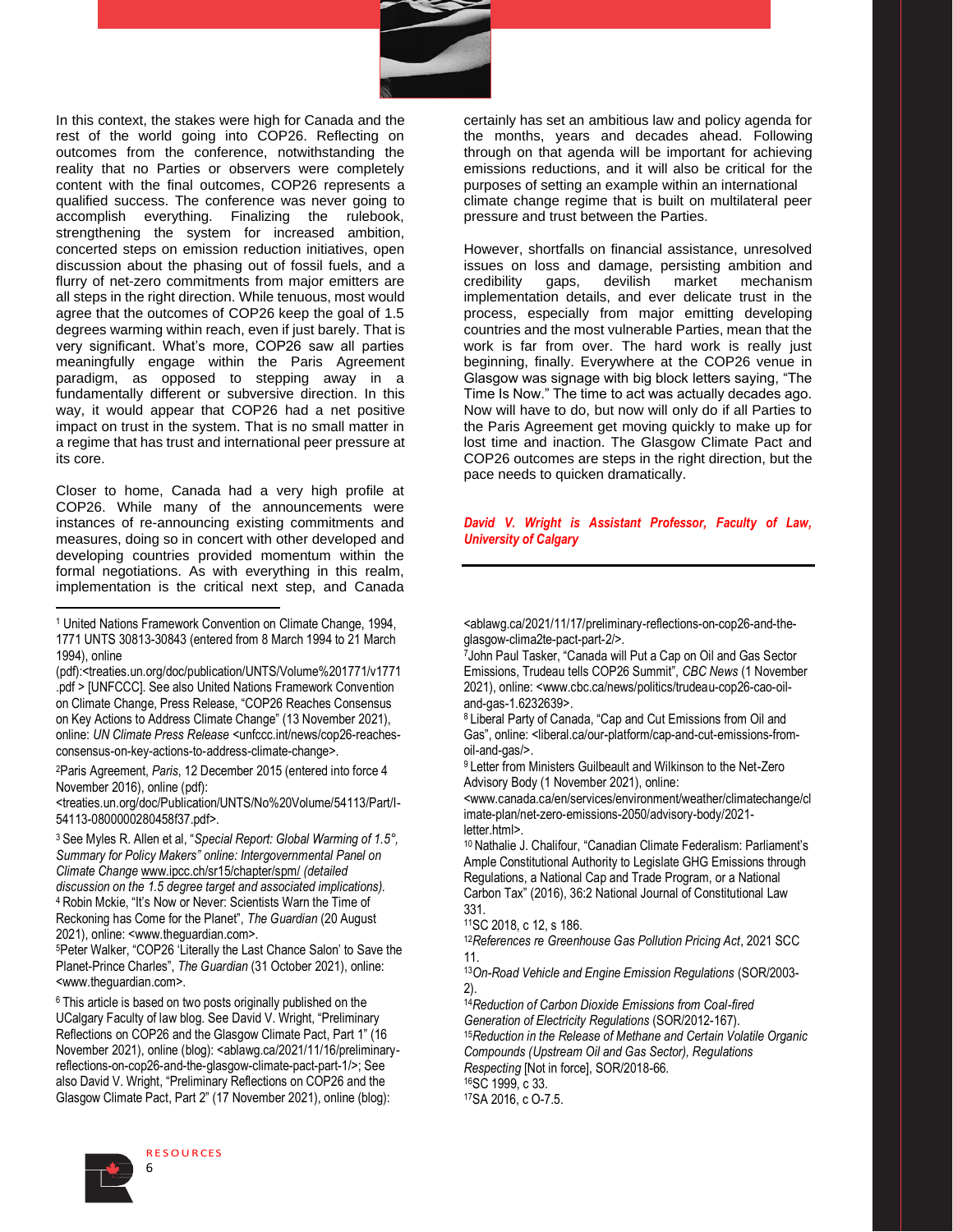

18Nigel Bankes "Recommendations on Implementing the Oil Sands Emission Limit" (27 June 2017), online (blog):

<ablawg.ca/?s=Recommendations+on+Implementing+the+Oil+Sand s+Emission+Limit >.

<sup>19</sup>House of Commons Canada, News Release, "The Standing Committee on Natural Resources Invites Submissions for its Study of a Greenhouse Gas Emissions Cap for the Oil And Gas Sector" (22 February 2022), online: *Committee News Release*  <www.ourcommons.ca/DocumentViewer/en/44-1/RNNR/newsrelease/11599144>.

<sup>20</sup> Environment and Climate Change Canada, "Canadian Net-Zero Emissions Accountability Act" (29 June 2001), online: <www.canada.ca/en/services/environment/weather/climatechange/cl imate-plan/net-zero-emissions-2050/canadian-net-zero-emissionsaccountability-act.html>.

<sup>21</sup> SC 2021, c 22.

<sup>22</sup> See David V. Wright, "Bill C-12, *Canadian Net-Zero Emissions Accountability Act*: A Preliminary Review" (23 November 2020), online (blog): <ablawg.ca/2020/11/23/bill-c-12-canadian-net-zeroemissions-accountability-act-a-preliminary-review/>.

<sup>23</sup> Natural Resources Canada, News Release, "Canada Announces Commitment to End New Direct Support for the International Unabated Fossil Fuel Sector by the End of 2022" (last modified 4 November 2021), online: <www.canada.ca/en/natural-resourcescanada/news/2021/11/canada-announces-commitment-to-end-newdirect-public-support-for-the-international-unabated-fossil-fuelsector-by-the-end-of-2022.html> [End Support for International Fossil Fuel].

<sup>24</sup> UN Climate Change, "Statement on International Public Support for Clean Energy Transition" (4 November 2021), online: <ukcop26.org/statement-on-international-public-support-for-theclean-energy-transition/ />.

<sup>25</sup> Karl Mathiesen, "G7 Nations Pledge to End Fossil Fuel Subsidies By 2025", *The Guardian* (27 May 20116), online: <www.theguardian.com>.

<sup>26</sup>End Support for International Fossil Fuel, *ibid*.

<sup>27</sup> *ibid*.

<sup>28</sup> Office of the Auditor-General of Canada, "Report 3-Tax Subsidies for Fossil Fuel-Department of Finance Canada" (2019), online: < https://www.oag-

bvg.gc.ca/internet/English/parl\_cesd\_201904\_03\_e\_43309.html >. See also International Institute for Sustainable Development, "GCI Report: Federal Fossil Fuel Subsidies in Canada" (February 2021), online (pdf): <www.iisd.org/system/files/2021-02/fossil-fuelsubsidies-canada-covid-19.pdf>.

<sup>29</sup> Beyond Oil and Gas Alliance, "Redefining Climate Leadership" online: <beyondoilandgasalliance.com>.

<sup>30</sup> Beyond Oil and Gas Alliance, Press Release, "At COP26, 11 National and Subnational Governments Launch the Beyond Oil & Gas Alliance" online (pdf): <br/>beyondoilandgasalliance.com/wpcontent/uploads/2021/11/11-10-21-BOGA-Press-Release.pdf>. <sup>31</sup> Global Methane Pledge, "Fast Action on Methane to Keep a 1.5°c

Future Within Reach", online: <www.globalmethanepledge.org/>. <sup>32</sup> Environment and Climate Change Canada, News Release, "Canada Confirms its Support for the Global Methane Pledge and

Announces Ambitious Domestic Actions to Slash Methane Emissions" (11 October 2021), online:

<www.canada.ca/en/environment-climate-

change/news/2021/10/canada-confirms-its-support-for-the-globalmethane-pledge-and-announces-ambitious-domestic-actions-toslash-methane-emissions.html> [Methane Pledge].



33 Patrick Wintour, "Biden Unveils Pledge to Slash Global Methane Emissions By 30%", *The Guardian* (2 November 2021), online: <www.theguardian.com>.

34 Methane Pledge, *supra* note 32.

<sup>35</sup> White House, "Fact Sheet: President Biden Tackles Methane Emissions, Spurs Innovations, And Supports Sustainable Agriculture to Build a Clean Energy Economy and Create Jobs" (2 November 2021), online: <www.whitehouse.gov/briefing-room/statementsreleases/2021/11/02/fact-sheet-president-biden-tackles-methaneemissions-spurs-innovations-and-supports-sustainable-agricultureto-build-a-clean-energy-economy-and-create-jobs>.

<sup>36</sup> See this recent technical document on the topic; White House, "Technical Support Document: Social Cost of Carbon, Methane, and Nitrous Oxide Interim Estimates under Executive Order 13990" (February 2021), online (pdf): <www.whitehouse.gov/wpcontent/uploads/2021/02/TechnicalSupportDocument\_SocialCostof CarbonMethaneNitrousOxide.pdf>.

<sup>37</sup> See David V. Wright, "An Important Number You've Likely Heard About: Recent Social Cost of Carbon Developments in the United States and Canada" (19 February 2021), online

(blog):<ablawg.ca/2021/02/19/an-important-number-youve-likelyheard-about-recent-social-cost-of-carbon-developments-in-theunited-states-and-canada/>.

<sup>38</sup> *Ibid*.

<sup>39</sup> Powering Past Coal Alliance, Press Release, "New PPCA Members Tip the Scales Towards 'Consigning Coal to History' at COP26" (3 November 2021), online:

<www.poweringpastcoal.org/news/press-release/new-ppcamembers-tip-the-scales-towards-consigning-coal-to-history-atcop26**>.**

<sup>40</sup> See this Government of Canada news release; Environment and Climate Change Canada, "Canada and the World Move Closer to Powering Past Coal with More Climate Ambition at COP 26" (2 November 2021), online: <www.canada.ca/en/environment-climatechange/news/2021/11/canada-and-the-world-move-closer-topowering-past-coal-with-more-climate-ambition-at-cop26.html**>.** <sup>41</sup> United Nations Framework Convention on Climate Change, "Decision -/CMA.3: Glasgow Climate Pact" (2021), online (pdf): <unfccc.int/sites/default/files/resource/cma3\_auv\_2\_cover%20decisi on.pdf> [Glasgow Climate Pact].

<sup>42</sup> U.S. Department of State, Press Release, "U.S.-China Joint Glasgow Declaration on Enhancing Climate Action in the 2020s" (10 November 2021), online: *Office of the Spokesperson* <www.state.gov/u-s-china-joint-glasgow-declaration-on-enhancingclimate-action-in-the-2020s/> **[**U.S.-China Joint Glasgow Declaration].

<sup>43</sup> U.S.-China Joint Announcement on Climate Change (Press Release, 11 November 2014), White House Archives, online: <obamawhitehouse.archives.gov/the-press-office/2014/11/11/uschina-joint-announcement-climate-change>.

<sup>44</sup> Christina Nunez, "China Poised for Leadership on Climate Change after U.S. Reversal", *New York Times* (28 March 2017), online: www.nationalgeographic.com/science/article/china-takesleadership-climate-change-trump-clean-power-plan-parisagreement>.

<sup>45</sup> Math McGrath, "Climate Change: US Formally Withdraws from Paris Agreement", *BBC News* (4 November 2020), online: <www.bbc.com>.

<sup>46</sup> U.S.-China Joint Glasgow Declaration*, supra* note 42 at 9(C).

<sup>47</sup> See this helpful background document on the Paris Agreement and rulebook; Jennifer Huang, "A brief Guide to the Paris Agreement and 'Rule book" (June 2019), online: Center for Climate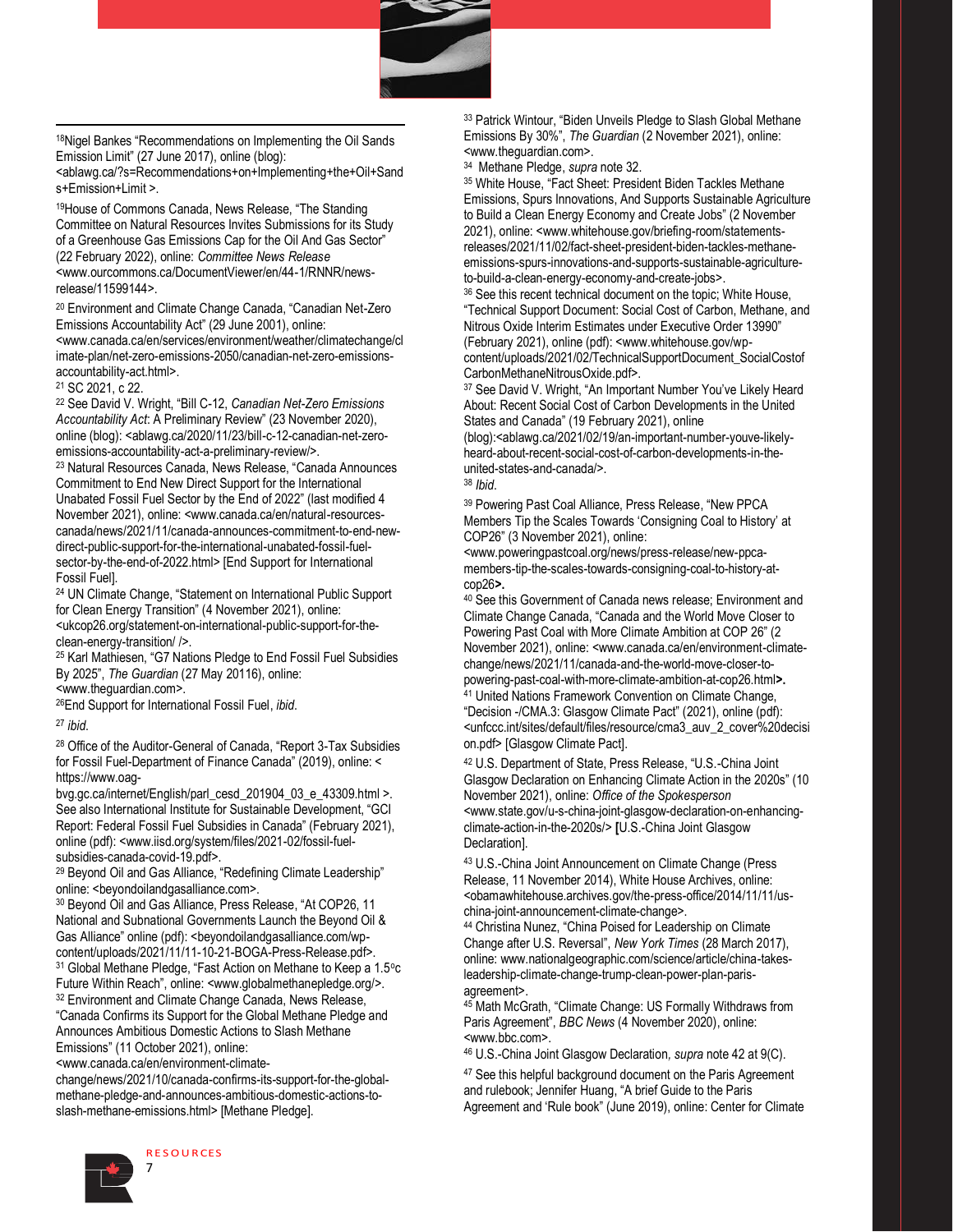

and Energy Solutions <www.c2es.org/document/a-brief-guide-tothe-paris-agreement-and-rulebook/>.

<sup>48</sup> Prime Minister of Canada, News Release, "Prime Minister Trudeau Announces Increased Climate Ambition" (22 April 2021), online: <pm.gc.ca/en/news/news-releases/2021/04/22/primeminister-trudeau-announces-increased-climate-ambition>. <sup>49</sup> See the 2021 annual Emissions Gap Report by the United Nations Environment Programme; UNEP & UNEP DTU Partnership, "Emissions Gap Report 2021" (October 26, 2021), online: UN Environment Programme <www.unep.org/resources/emissions-gapreport-2021>.

<sup>50</sup> Glasgow Climate Pact*, Supra* note 41 at 20.

<sup>51</sup> *Ibid* at 22.

<sup>52</sup> Climate Action Tracker, "India" (15 September 2021), online: <climateactiontracker.org/countries/india/>.

<sup>53</sup>Climate Action Tracker, "China" (3 November 2021), online: <climateactiontracker.org/countries/china/>.

<sup>54</sup> Climate Action Tracker, "Russia Federation" (29 October 2021), online: <climateactiontracker.org/countries/russian-federation/>. <sup>55</sup> Climate Action Tracker, "Glasgow's 2030 Credibility Gap: Net Zero's Lip Service to Climate Action" (9 November 2021), online: <climateactiontracker.org/publications/glasgows-2030-credibilitygap-net-zeros-lip-service-to-climate-action/>. [Glasgow's 2030 Credibility Gap].

<sup>56</sup> United Nations- Climate Change COP 26, "UNFCCC, UNEP, Ambition: The Emissions Gap Report 2021" (9 November 2021), online (video): YouTube

<www.youtube.com/watch?v=GXS\_z7lZn40>.

<sup>57</sup> See also this report released partway through COP26 by Climate Action Tracker, which is more pessimistic. Glasgow's 2030 Credibility Gap,*supra* note 55.

<sup>58</sup> Glasgow Climate Pact*, supra* note 41 at 29.

<sup>59</sup> Also sometimes called a "managerial model" for international treaty design. See Cary Coglianese, "Pledging, Populism, and the Paris Agreement: The Paradox of a Management-Based Approach to Global Governance" (2019) 34 Maryland J of Intl L 139, online: <scholarship.law.upenn.edu/faculty\_scholarship/2120>. <sup>60</sup> Glasgow Climate Pact, *supra note* 41 at 14.

<sup>61</sup> United Nations Framework Convention on Climate Change, "Decision -/CP.26: Long-term Climate Finance" (2021) at 4, online (pdf):

<unfccc.int/sites/default/files/resource/cop26\_auv\_8a\_LTF.pdf>. <sup>62</sup> Glasgow Climate Pact, supra note 41 at 18.

<sup>63</sup> See Lind Siegele , "COP26 Lecture 10, Loss and Damages: The Compensation Question" (13 October 2021), online (video): You Tube

<www.youtube.com/watch?v=ELBIeDxTqjo&list=PL1zMD\_kTXdjx6o qNyTEBPvQSKCsgawh-l&index=31>. [The Compensation Question].

<sup>64</sup> The Compensation Question, *Ibid.*

<sup>65</sup> Glasgow Climate Pact, *supra note* 41 at 66 & 67.

<sup>66</sup> Glasgow Climate Pact, *supra note* 41 at 73.

<sup>67</sup> See this explainer for context; CarbonBrief, "In-depth Q&A: How 'Article 6' Carbon Markets Could Make or Break the Paris Agreement" (29 November 2019), online: <www.carbonbrief.org/indepth-q-and-a-how-article-6-carbon-markets-could-make-or-breakthe-paris-agreement>.

<sup>68</sup> United Nations Framework Convention on Climate Change, "Decision -/CMA.3 Guidance of Cooperative Approaches referred to in Article 6, paragraph 2 of the Paris Agreement", online (pdf): <unfccc.int/sites/default/files/resource/cma3\_auv\_12a\_PA\_6.2.pdf>.

<sup>69</sup> United Nations Framework Convention on Climate Change, "Decision -/CMA.3 Rules, Modalities and Procedures for the Mechanism Established by Article 6, paragraph 4, of the Paris Agreement", online (pdf):

<unfccc.int/sites/default/files/resource/cma3\_auv\_12b\_PA\_6.4.pdf>. <sup>70</sup> Glasgow Climate Pact, *supra note* 41 at 36.

<sup>71</sup> *Ibid.*

<sup>72</sup> See this helpful explainer for context on this point; Brendan Frank, "Why 1.6% Matters" (23 May 2018), online(video):

<ecofiscal.ca/2018/05/23/why-1-6-matters/>.

<sup>73</sup> See Intergovernmental Panel on Climate Change, "Climate Change 2022: Impacts, Adaptation And Vulnerability" (27 February 2022), online (pdf):

<report.ipcc.ch/ar6wg2/pdf/IPCC\_AR6\_WGII\_SummaryForPolicyma kers.pdf>.

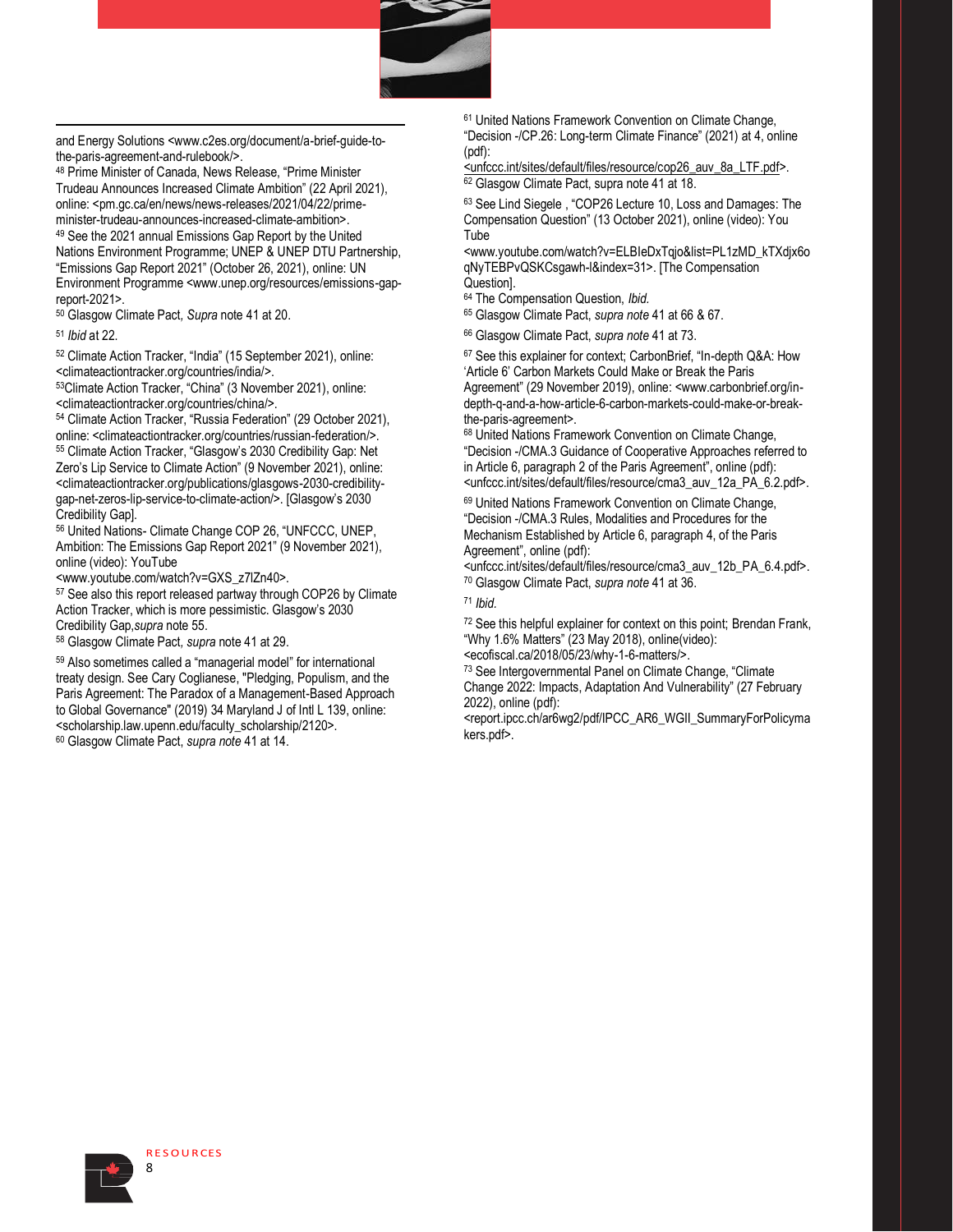# *CIRL UPDATE*

# **Workshops**

CIRL co-sponsored the following workshops in partnership with the File Hills Qu'Appelle Tribal Council, Lands, Resources, Environment & Stewardship, during January and February:

CIRL Research Fellow David Laidlaw – Cumulative Effects and Canada's Adoption of the United Nations Declaration on the Rights of Indigenous Peoples Act (Bill C-15), January 22, 2022

Dr. Robert Hamilton, Assistant Professor – The Assessment of Cumulative Impacts in the Crown's Duty to Consult and Accommodate, February 5, 2022

CIRL research Fellow David Laidlaw – Aboriginal Water Rights on the Prairies and Cumulative Effects, February 12, 2022

Dr. Robert Hamilton, Assistant Professor – *Yahey v. British Columbia*: Considering Cumulative Effects and the Piecemeal Infringement of treaty Rights, February 19, 2022

# **Forthcoming CIRL Publications**

The following CIRL Occasional papers will be published during May and June. They will be accessible for free from the CIRL website at www.cirl.ca

A Guide to the Canada Energy Regulator by Professor Alastair Lucas

Basic Ecology and Law for Albertans – Dr. Judy Stewart

A Guide to the Alberta Utilities Commission by Indra Maharaj

**For a complete list of Occasional Papers, see CIRL's website: www.cirl.ca**

# **Other Forthcoming Publications**

Environment in the Courtroom – Volume 2 – Alastair Lucas and Allan Ingelson ed., University of Calgary Press

Allan Ingelson wrote Alberta energy regulatory update commentaries to be published in CELS Alberta Volume Release 2022-1, by Thomson Reuters (Toronto) in April

# **Upcoming Events:**

Associate Professor Greg Hagen – Do "artificially intelligent 'investors' deserve patents?" - Saturday Morning at the Law School, April 23, 10:00 – noon

Professor Sandi Zellmer, Montana State University – the workshop will be held in person at the University of Calgary – Energy & Mining - the American Approach to Wildlife Management and Conservation, Saturday May 14, 10:00 a,m. – noon

Associate Professor Nickie Nikolaou – Oil Sands Regulatory Update – Saturday June 4, 10:00 a.m. - noon

# **Other News:**

Allan Ingelson was interviewed by the Lawyer's Daily (Lexis Nexis) on liability for orphan well-clean up in Alberta and Saskatchewan.

# RESOURCES

#### NUMBER 125– 2022

*Resources* is published by the Canadian Institute of Resources Law. The purpose is to provide timely comments on current issues in resources law and policy. The opinions presented are those of the authors and do not necessarily reflect the views of the Institute. *Resources* is e-mailed free of charge to subscribers. (ISSN 0714-5918)

**Editor:** Alastair R. Lucas, Q.C.

Editorial Assistant: Vanessa Morton

#### **Canadian Institute of Resources Law Institut canadien du droit des ressources**

The Canadian Institute of Resources Law was incorporated in September 1979 to undertake and promote research, education and publication on the law relating to Canada's renewable and non-renewable natural resources. It is a research institute in the Faculty of Law at the University of Calgary.

> Executive Director Allan Ingelson

Board of Directors

Dr. Ian Holloway, Q.C Dr. James Frideres Allan Ingelson Nickie Nikolaou Dr. Evaristus Oshionebo Kristen van de Biezenbos David Wright



**UNIVERSITY OF CALGARY FACULTY OF LAW**